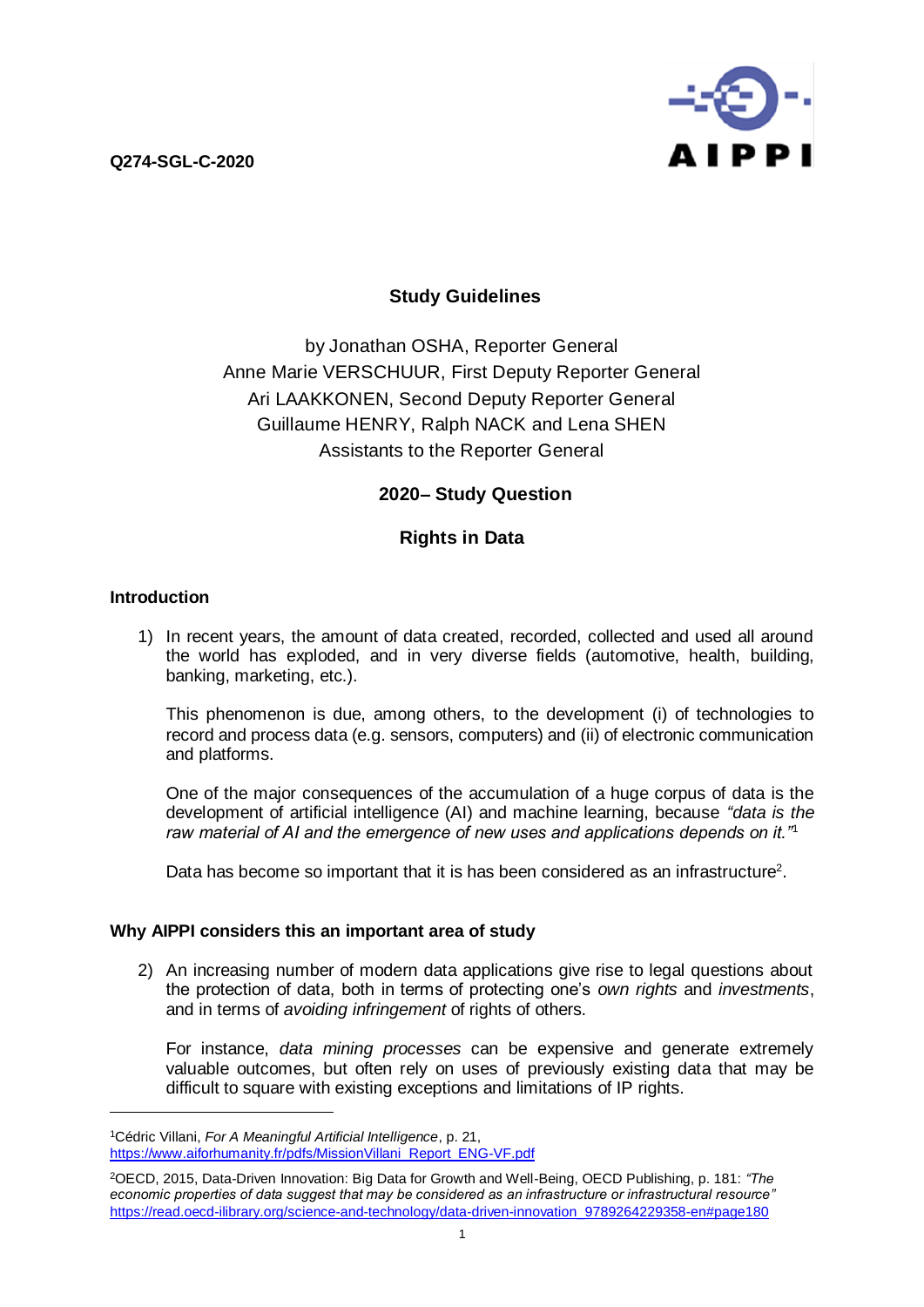- 3) At the moment, there is uncertainty about rights in data, because in most jurisdictions the legislation doesn't give clear answers to two major questions: Who owns the data (mere data and database)? Who can access the data?
- 4) The lack of harmonisation creates legal uncertainty around the use and exploitation of data collections, which can deter investment and innovation.

Furthermore, uncertainties around ownership can be a barrier to effective trade and transfer of data.

- 5) Given the increasing role and value of data in all forms of innovation across industries and countries, it may be time for this to change.
- 6) However, this does not necessarily mean increasing the overall scope of protection. Although protection may encourage investment, there are also valid concerns about stifling competitive innovation by creating new monopolies on information.

#### **Relevant treaty provisions**

7) The TRIPs Agreement contains provisions on the protection of (i) compilations of data, and (ii) trade secrets 3 .

First, the TRIPs Agreement contains a provision relating to the protection of compilations of data. Article 10.2 relating to "compilations of data" provides that: *"Compilations of data or other material, whether in machine readable or other form, which by reason of the selection or arrangement of their contents constitute intellectual creations shall be protected as such. Such protection, which shall not extend to the data or material itself, shall be without prejudice to any copyright subsisting in the data or material itself".*

Under this provision, protection of compilations of data is mandatory.

But the second sentence of this Article provides that the protection of compilation of data cannot extend to the data itself. The construction of this second sentence is still open, particularly as to whether it prohibits any protection of mere data by an IP right.

Second, the TRIPs Agreement contains a provision dedicated to trade secrets that can apply to data. Article 39 (section 7: Protection of undisclosed information) provides that:

*"1. In the course of ensuring effective protection against unfair competition as provided in Article 10bis of the Paris Convention (1967), Members shall protect undisclosed information in accordance with paragraph 2 and data submitted to governments or governmental agencies in accordance with paragraph 3.*

*2. Natural and legal persons shall have the possibility of preventing information lawfully within their control from being disclosed to, acquired by, or used by others without their consent in a manner contrary to honest commercial practices so long as such information:*

<sup>3</sup>[https://www.wto.org/english/docs\\_e/legal\\_e/27-trips.pdf](https://www.wto.org/english/docs_e/legal_e/27-trips.pdf)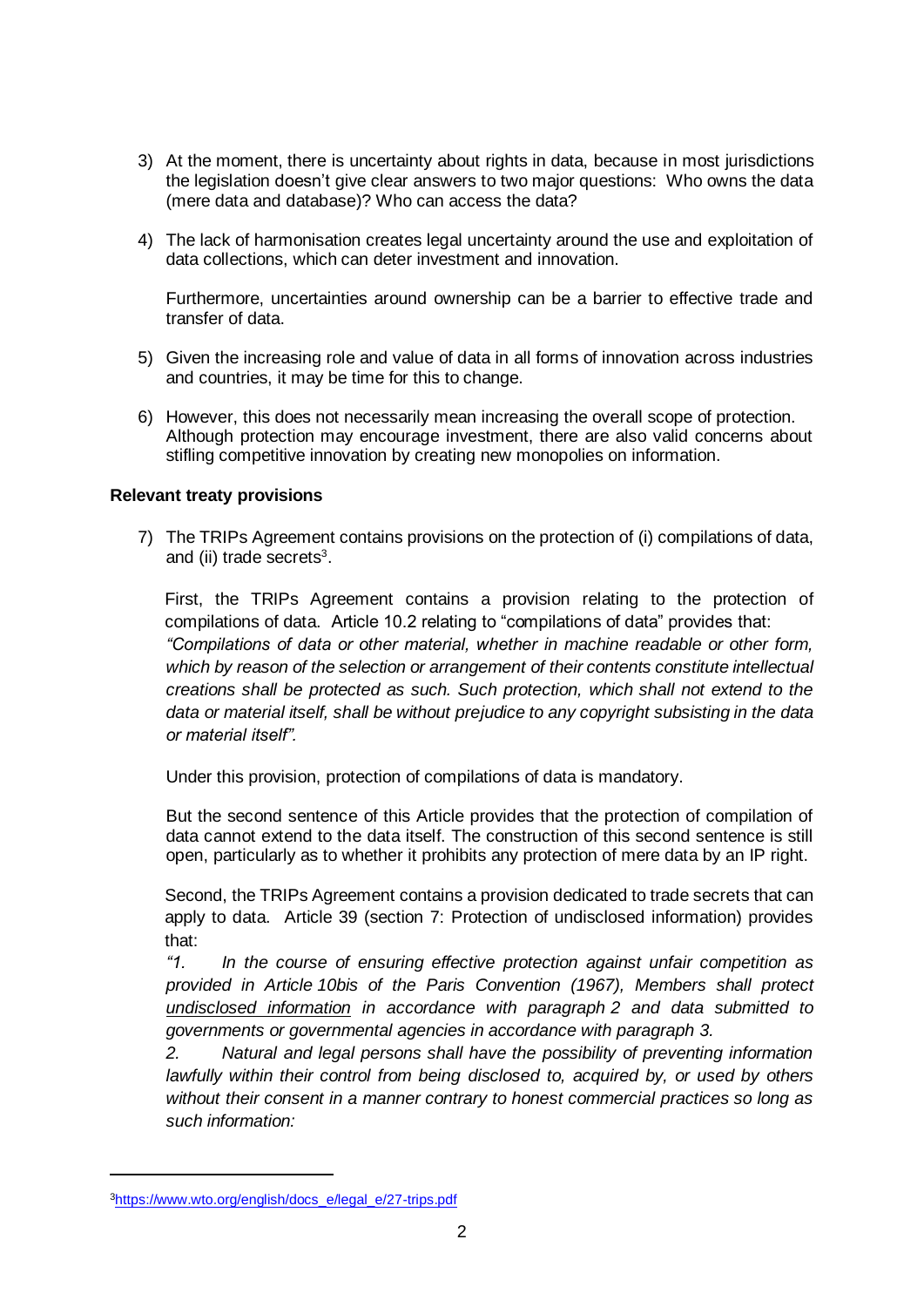- *(a) is secret in the sense that it is not, as a body or in the precise configuration and assembly of its components, generally known among or readily accessible to persons within the circles that normally deal with the kind of information in question;*
- *(b) has commercial value because it is secret; and*
- *(c) has been subject to reasonable steps under the circumstances, by the person lawfully in control of the information, to keep it secret.*

*3. Members, when requiring, as a condition of approving the marketing of pharmaceutical or of agricultural chemical products, which utilize new chemical entities, the submission of undisclosed test or other data, the origination of which involves a considerable effort, shall protect such data against unfair commercial use. In addition, Members shall protect such data against disclosure, except where necessary to protect the public, or unless steps are taken to ensure that the data are protected against unfair commercial use".*

#### **Scope of this Study Question**

- 8) This study question addresses the issue of rights in data, in particular IP rights in data.
- 9) It examines the extent to which data already enjoys protection under current IP and other laws, as well as any gaps or overlaps, such as those that may exist with regard to databases under copyright law and trade secret law.
- 10) It addresses whether there is a need for a new *sui generis* right in certain kinds of data, or whether current laws and contractual agreements are sufficient; and the potential right holder, object and scope of protection of any new right.
- 11) It also addresses whether such a right in data might undercut the existing system of intellectual property rights, unduly restrict the public domain and fundamental rights, distort competition, and hinder scientific research.
- 12) This study question does not address legal issues of privacy and personal data, *i.e.*  information relating to an identified or identifiable natural person. Legislation and policy issues relating to personal data protection should not be be taken into consideration to answer this questionnaire.
- 13) This study question raises health data as one example of a data-intensive industry where the issues of rights and access to data are important. This question does not address any issues relating to procedures for obtaining legal approvals for products or procedures, such as pharmaceutical approvals and the like.
- 14) This study question also raises the topic of Public Sector Information (PSI) as another large source of data to which access may be desired by certain parties for commercial or other purposes.

## **Definitions**

15) In the context of this study, the term "Data" means any mere information (individual item) of any kind, not aggregated and not arranged in a systematic or methodical way, that is recorded and stored by electronic or other means.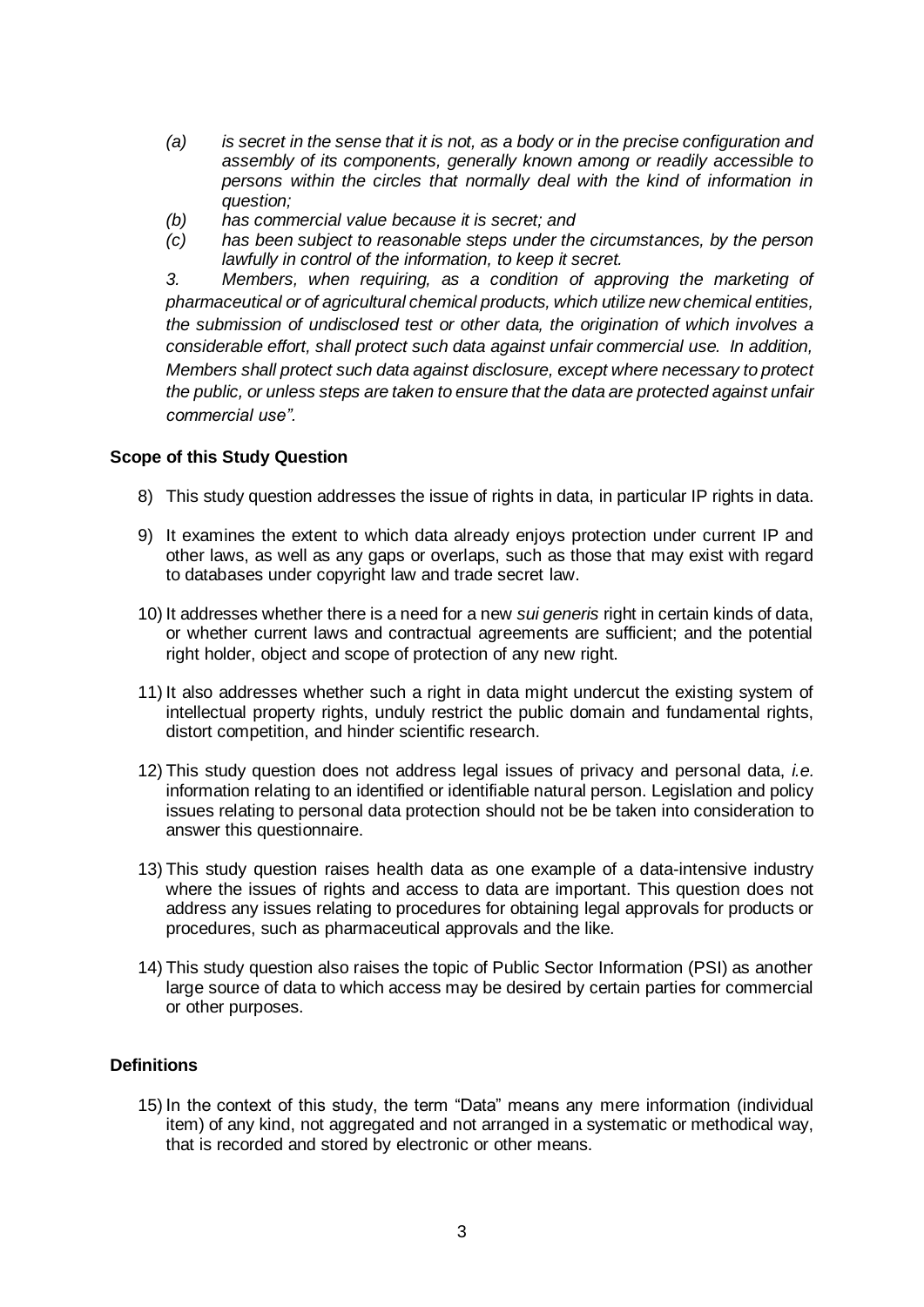16) The terms "Database" and "Dataset" mean a collection of independent works, data arranged in a systematic or methodical way and individually accessible by electronic or other means<sup>4</sup>.

#### **Previous work of AIPPI**

17) AIPPI has adopted three resolutions in the past:

Resolution on database protection at national and international level (Q182) in  $2004^5$ .

This resolution stated, *inter alia*:

*"AIPPI recommends that all countries provide for the protection of databases which require substantial investment by means of the sui generis right or other proprietary right subject to the provisions set out below"* (first paragraph of the resolution)*.*

But the recital stated that: *"Such proprietary right should not extend to the information and data contained in the database"* (recital b).

One aim of this new study question is to determine whether the recommendation of AIPPI to protect databases has been followed by national/regional legislations.

Another aim is to determine whether the protection of data should now be extended to mere data.

Other relevant prior work includes:

- AIPPI's Resolution on "Exceptions to copyright protection and the permitted uses of copyright works in the hi-tech and digital sectors" (Q216 and Q216B) in 2010<sup>6</sup> .
- AIPPI's Resolution on "Copyright in artificially generated works" in 2019<sup>7</sup>.
- 18) While these Resolutions address related issues, they do not directly address the broader issue of protection of data and data ownership. Thus, it is considered appropriate to continue this avenue of study with this study question on rights in data.

#### **Discussion**

 $\overline{a}$ 

19) Under national and regional legislation, *mere data* has traditionally fallen outside the scope of IP protection.

<sup>4</sup> This definition is set out in the EU directive 96/9/EC of 11 March 1996 on the legal protection of databases, Art. 1. This definition has been adopted by the AIPPI resolution on Database Protection at National and International Level (Q 182, point 3).

<sup>5</sup><https://aippi.org/wp-content/uploads/committees/182/RS182English.pdf>

<sup>6</sup><https://aippi.org/wp-content/uploads/committees/216/RS216English.pdf> and [https://aippi.org/wp](https://aippi.org/wp-content/uploads/committees/216B/RS216BEnglish.pdf)[content/uploads/committees/216B/RS216BEnglish.pdf](https://aippi.org/wp-content/uploads/committees/216B/RS216BEnglish.pdf) 

<sup>7</sup>[https://aippi.org/wpcontent/uploads/2019/10/Resolution\\_Copyright\\_in\\_artificially\\_generated\\_works\\_English1.pdf](https://aippi.org/wpcontent/uploads/2019/10/Resolution_Copyright_in_artificially_generated_works_English1.pdf)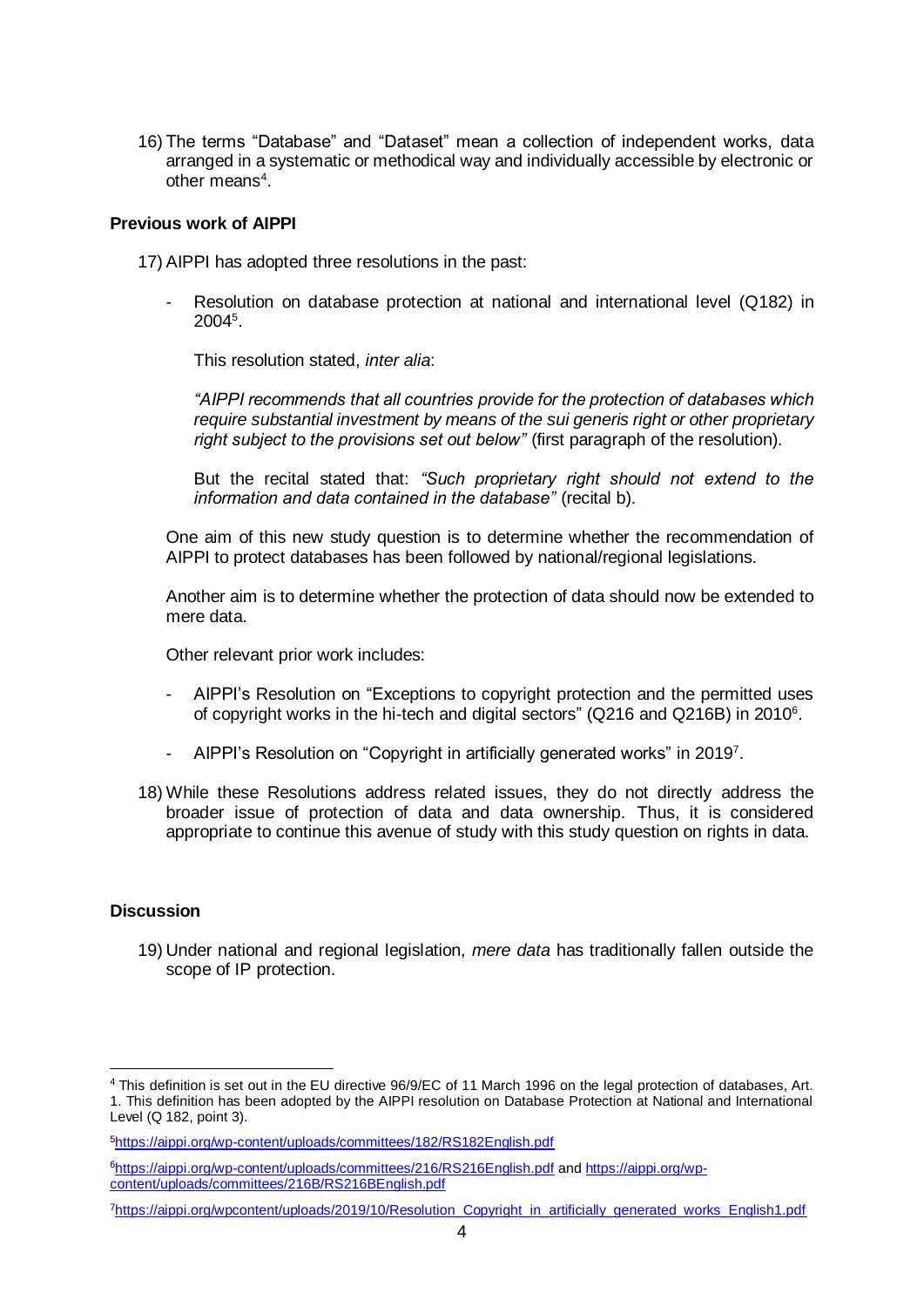- 20) But in many jurisdictions, *databases* can be protected by copyright, if they fulfil the general requirements for protection under copyright, and/or trade secret or unfair competition laws.
- 21) Furthermore, some jurisdictions have adopted other regimes to provide some measure of protection to investments in creating, collecting and organising databases.

These regimes use different instruments to pursue different goals, with different economic rationales.

For instance, in the EU, collections of data that are the product of substantial investment have been protected by a *sui generis* database right since 1996, with little demonstrable success in incentivising investment<sup>8</sup>.

In 2017, the European Commission floated the idea of creating an EU-wide 'data producer's right' that would protect industrial data, but no follow up initiatives were advanced.

- 22) The aim of this Study Question is to decide whether such specific regimes providing protection of databases are desirable and sufficient, and whether mere data should also be protected in certain circumstances.
- 23) The process of creating and using mere data and of databases can be divided into three steps.

## **1. CREATION/PRODUCTION OF MERE DATA**

24) Data exists when it is (i) recorded and (ii) stored in a device.

Many industries have been highlighted as big data intensive industries. This is, for instance, the case for automotive and healthcare industries.

Example 1: the automotive industry (data generated by sensors).

The automotive sector may be trending toward a situation where any device consists of two assets: the physical equipment itself and the data generated from its operation.

Automotive manufacturers assemble each vehicle from many components acquired from subcontractors. These components include data sensors, recorders, and communication units.

<sup>&</sup>lt;sup>8</sup> The EU Commission conducted in 2017 and 2018 the evaluation of tis Directive:

[https://ec.europa.eu/digital-single-market/en/news/staff-working-document-and-executive-summary-evaluation](https://ec.europa.eu/digital-single-market/en/news/staff-working-document-and-executive-summary-evaluation-directive-969ec-legal-protection)[directive-969ec-legal-protection](https://ec.europa.eu/digital-single-market/en/news/staff-working-document-and-executive-summary-evaluation-directive-969ec-legal-protection)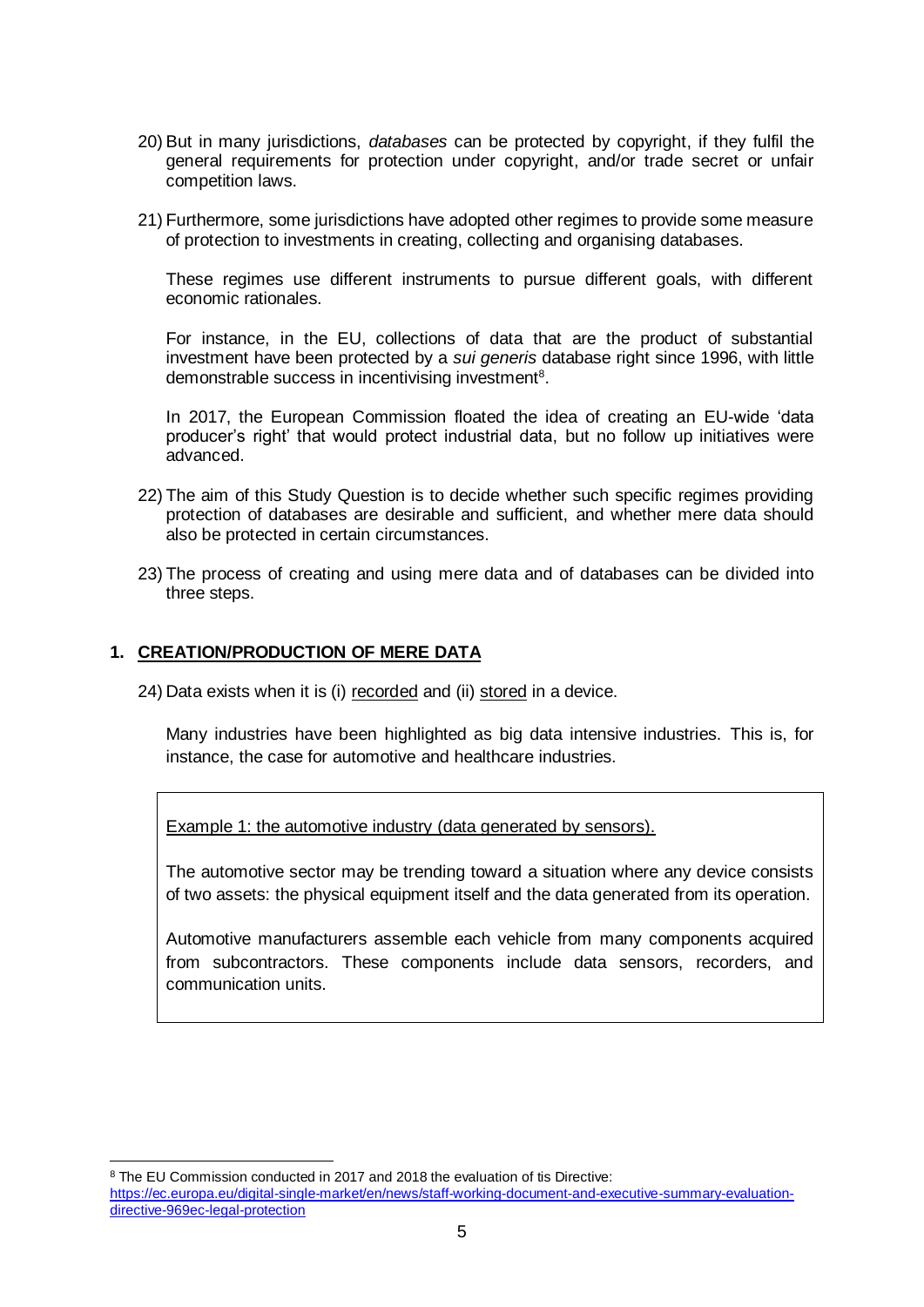Who is the owner of the data produced during vehicle operation? The subcontractor, the automotive manufacturer, the owner of the vehicle (*e.g.* a leasor or employer), or the end user?<sup>9</sup>

Similar issues arise, for example, with collection of vehicular traffic data and weather data.

25) This raises the question of the *rights on mere data*.

In most of the jurisdictions, mere data seems not to be protected by copyright or another IPR. However, the data from millions of cars, taken together, has immense value.

Control of and access to mere data are typically controlled by contract. In most cases, such data is subject to secrecy obligations, thereby preventing access to that data by competitors and the public. Particularly in industries with a small number of large players, this may result in an "information monopoly" that provides significant economic advantage.

The question then is to consider whether control, access and use of mere data should be subject to a specific legal regime, *e.g.* a new *sui generis* right, with specific prerogatives for the owner and specific exceptions and limitations to the monopoly.

### **2. CREATION OF DATABASE**

26) The structuring and annotation of mere data is crucial, for instance for machine learning.

The transformation of mere data to a suitable form for training an AI modelusually requires skill and effort, and can be extremely time consuming and expensive<sup>10</sup>.

- 27) This raises two issues: (i) the *protection* of the resulting database by IP rights, and (ii) the *access* to and *use* of the mere data to be stored in the database.
- 28) (i) Database protection

 $\overline{a}$ 

A database can be subject to IP rights if it meets the corresponding legal requirements.

Indeed, it is generally considered that a database which, by reason of the selection or arrangement of its contents, constitutes the author's own intellectual creation shall be protected as such by copyright.

Databases can be protected by others means. For instance, in the EU, a database which shows that there has been qualitatively and/or quantitatively a substantial investment in either the obtaining, verification or presentation of its contents can be protected by a *sui generis* right. The data producer can prevent extraction and/or re-

<sup>9</sup>J. Ritter and A. Mayer, Regulating Data as Property: A New Construct for Moving Forward, Duke Law & Technology Review, vol. 16, n°1, p. 221 s. <https://scholarship.law.duke.edu/cgi/viewcontent.cgi?article=1320&context=dltr>

 $10$ Machine learning is not the only expression of AI, but it is currently the most developed and efficient one. Machine learning is based on the use of a data set to train an AI model. Consequently, the availability of appropriate training data is critical.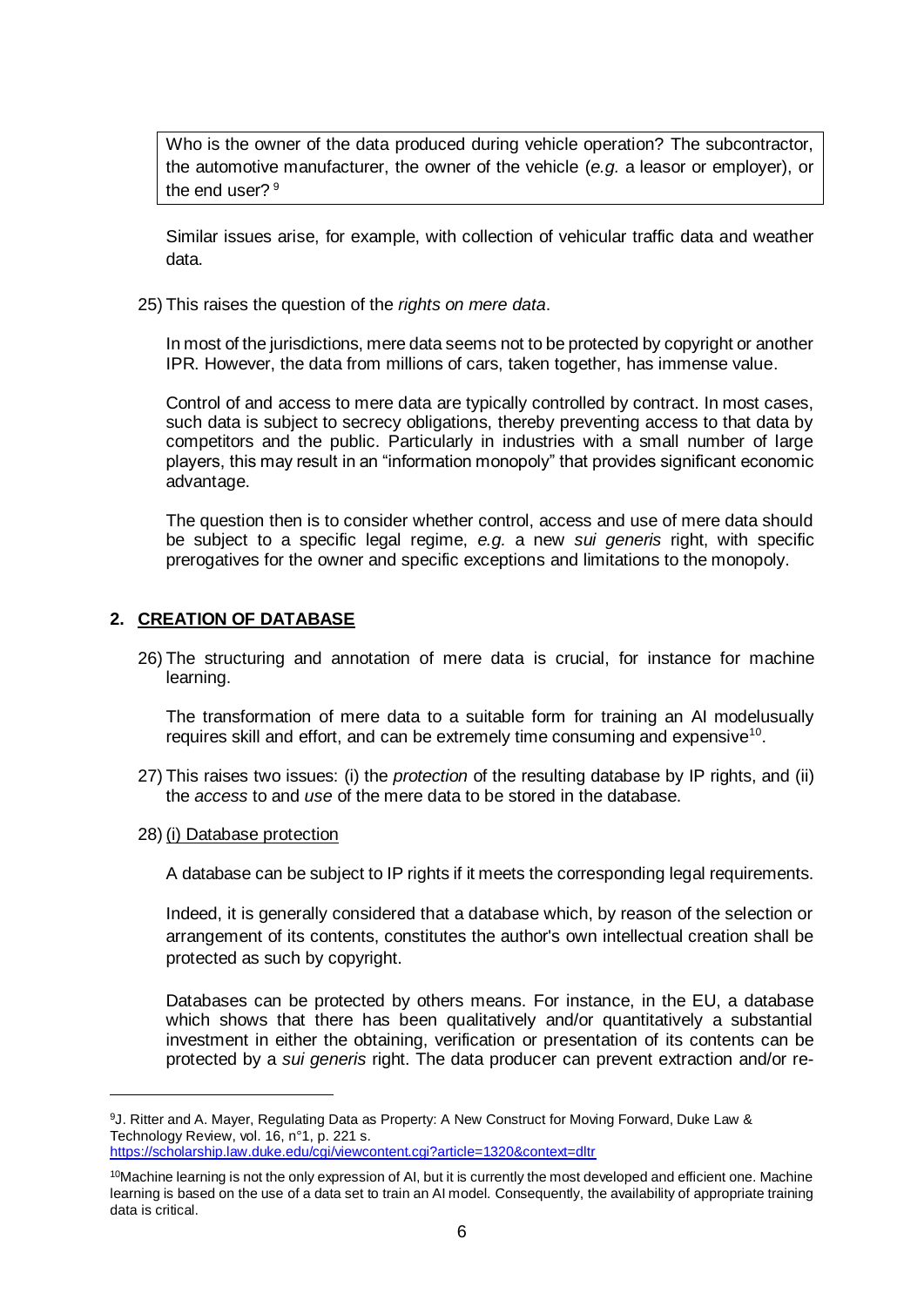utilization of the whole or of a substantial part, evaluated qualitatively and/or quantitatively, of the contents of that database $^{11}$ .

A database can also be protected as trade secret or by unfair competition law if it fulfils the corresponding legal requirements.

The issue is to determine whether the current regimes are satisfactory or if some modifications and harmonization are desirable in light of the rapid developments in this field.

29) (ii) Access to mere data.

Mere data used by the database producer to create the database may have been produced by *third parties*.

Example 2: Works generated by AI (machine learning)

Existing works (e.g. paintings) are selected to be integrated in a database.

This database is used by an AI system to create an artificially generated work $12$ .

Source works can be protected by IP right, *e.g.* copyright. Indeed, when a literary, audio-visual or musical work is integrated in a database, for instance to create AI training data, its copyright protection may extend to such use.

Example 3: Applications based on social media

Many applications are based on statistical studies of information available on social media.

An AI system may be used to examine, for example, the huge number of messages (texts, photos, etc.) posted every day on social media and detect certain relationships or trends in order to provide statistics in very diverse domains (health, marketing, etc.).

In these examples, the crucial issue is the lawful access to data.

Is there a need for clarification regarding the use of mere data available on internet? Should specific exceptions to IP rights be implemented, for instance for data mining?<sup>13</sup>

<sup>11</sup>Article 7.1 of the Directive 96/9 of 11 March 1996 on the legal protection of databases. <sup>12</sup>See the resolution and study quidelines on Artificially generated works (2019). [https://aippi.org/wp-content/uploads/2019/02/Study-Guidelines\\_Copyright\\_Copyright-in-artificially-generated](https://aippi.org/wp-content/uploads/2019/02/Study-Guidelines_Copyright_Copyright-in-artificially-generated-works_22January2019_NEW.docx.pdf)[works\\_22January2019\\_NEW.docx.pdf](https://aippi.org/wp-content/uploads/2019/02/Study-Guidelines_Copyright_Copyright-in-artificially-generated-works_22January2019_NEW.docx.pdf) 

 $13$ For instance, the EU Directive 2019/790 of 17 April 2019 on copyright and related rights in the Digital Single Market, provides an exception to copyright for text and data mining for the purposes of scientific research (Article 3 and 4).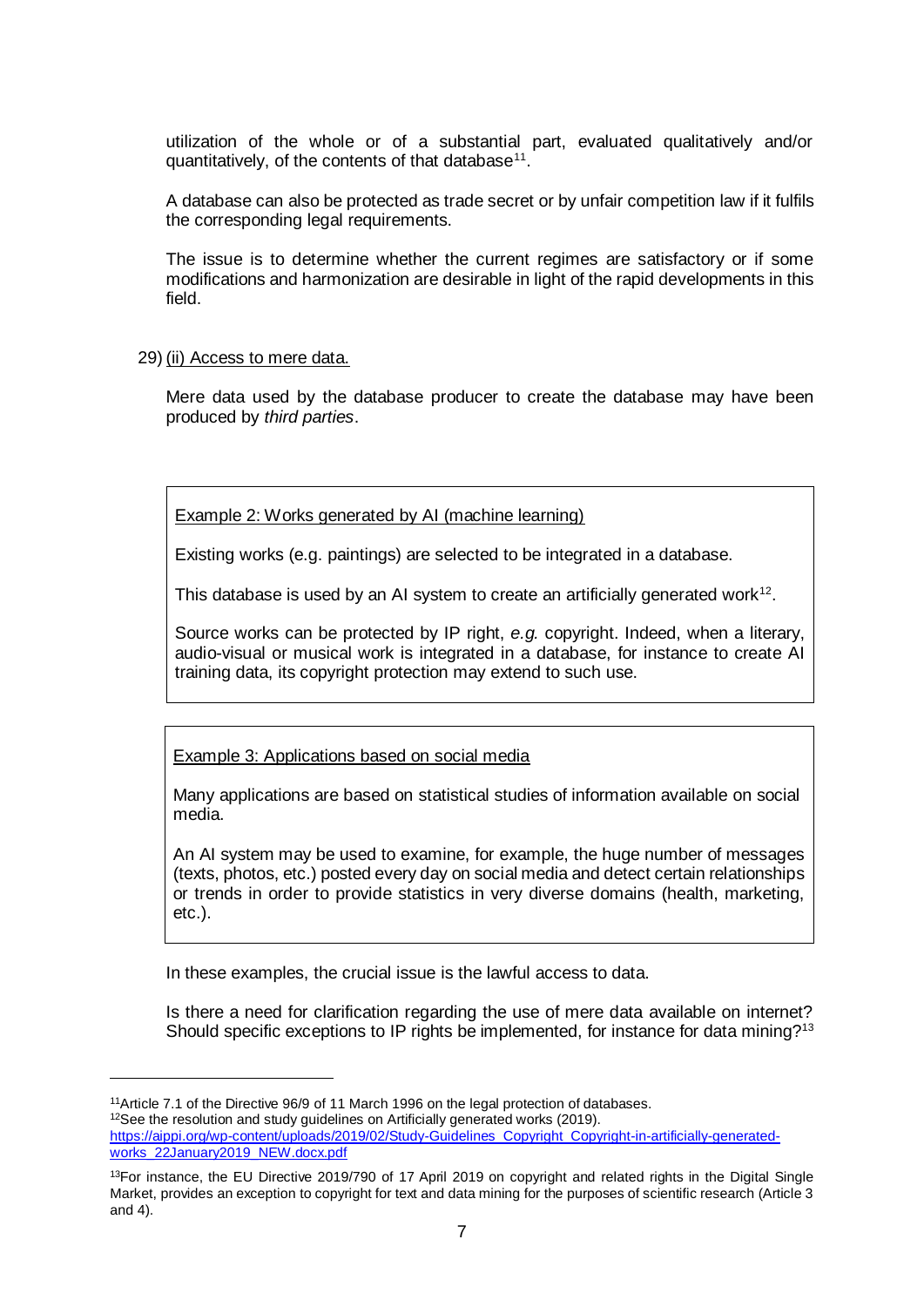30) In other circumstances, third parties may wish to obtain access to existing databases as a whole.

#### Example 4: Health data (access to a database)

Research in the area of health, and valuation of new medical products and processes, may be greatly facilitated by access to existing databases containing health-relating information. However, such data are confidential and highly valuable information. They may be protected by an IP right (copyright, *sui generis* right) or by trade secret. A researcher may wish to obtain access to such databases for furtherance of health-related studies or initiatives.

The potential desire of third parties to access existing databases is far from limited to this one example. Other examples include browsing and shopping histories, location data, music and video preferences, etc.

#### **3. CREATIONS MADE USING A DATABASE**

 $\overline{a}$ 

31) When a database is used, for instance by an AI system, the result (invention, work, etc.) may be protected by an IP right (patent, copyright, related right, etc.).

The issue is to determine whether or not the owner of the mere data and/or the database could claim any right on the result of the AI process.

For instance, the resolution on Copyright in artificially generated works (2019) states that:

*"AI generated works should only be eligible for protection by Copyright if there is human intervention in the creation of the work and provided that the other conditions for protection are met. AI generated works should not be protected by Copyright without human intervention.* 

*This principle is considered to apply to the Working Example as follows: (…) "the AI generated work should be eligible for Copyright protection where there are human data selection criteria for the input into the AI".*

If the "human data selection criteria" confers originality to the final AI generated works, the selector could possibly claim copyright on the final work.

*You are invited to submit a Report addressing the questions below. Please refer to the 'Protocol for the preparation of Reports'.*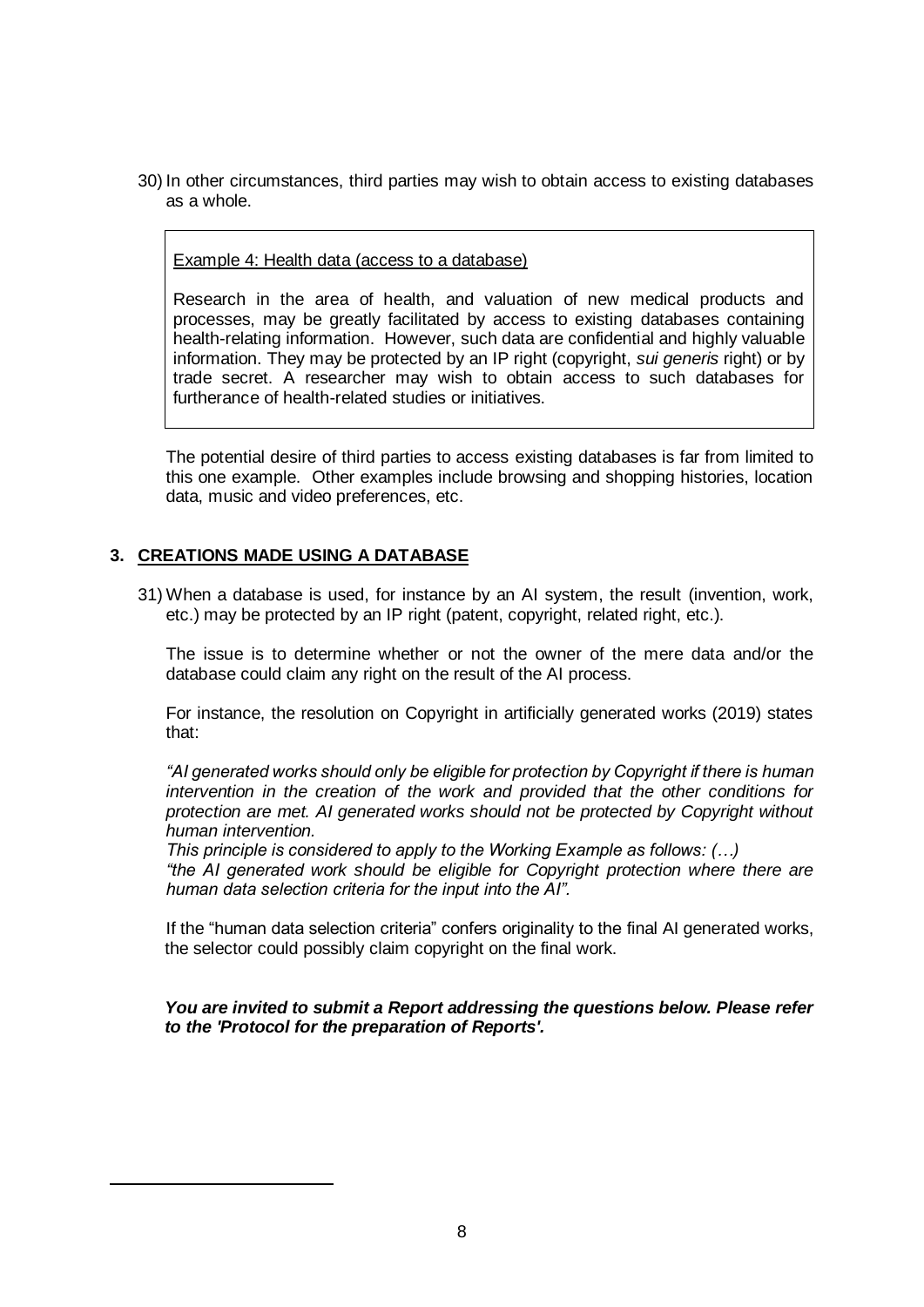# **Questions**

## **I. Current law and practice**

*Please answer all questions in Part I on the basis of your Group's current law.*

# **A. Protection of mere data**

- 1) Can mere data (in general or some specific mere data) be subject to a property right / IP right? If yes, please answer the following sub-questions:
	- a) What type of property right / IP right would this be?
	- b) What are the requirements for such protection?
	- c) Who is the owner of this property right?
	- d) What acts are prohibited for third parties to avoid infringement?
	- e) Is this right marketable? If so, are specific rules in contract law applicable?
	- f) Does your legislation/case law contain specific exceptions to this protection (*e.g.* access right for data mining, scientific research, etc.)?
- 2) Is mere data protected by provisions other than a property right / IP right? If yes, please answer the following sub-questions:
	- a) What type of protection is available?
	- b) What are the requirements for such protection?
	- c) Who is the person entitled ?
	- d) What acts are prohibited for third parties to avoid infringement?
	- e) Are mere data marketable? If so, are specific rules in contract law applicable?
	- f) Does your legislation/case law contain specific exceptions to this protection (*e.g.* access right for data mining, scientist research, etc.)?

# **B. Protection of databases**

- 3) Can a database be subject to a property right / IP right? If yes, please answer the following sub-questions:
	- a) What type of property right / IP right would this be?
	- b) What are the requirements for such protection?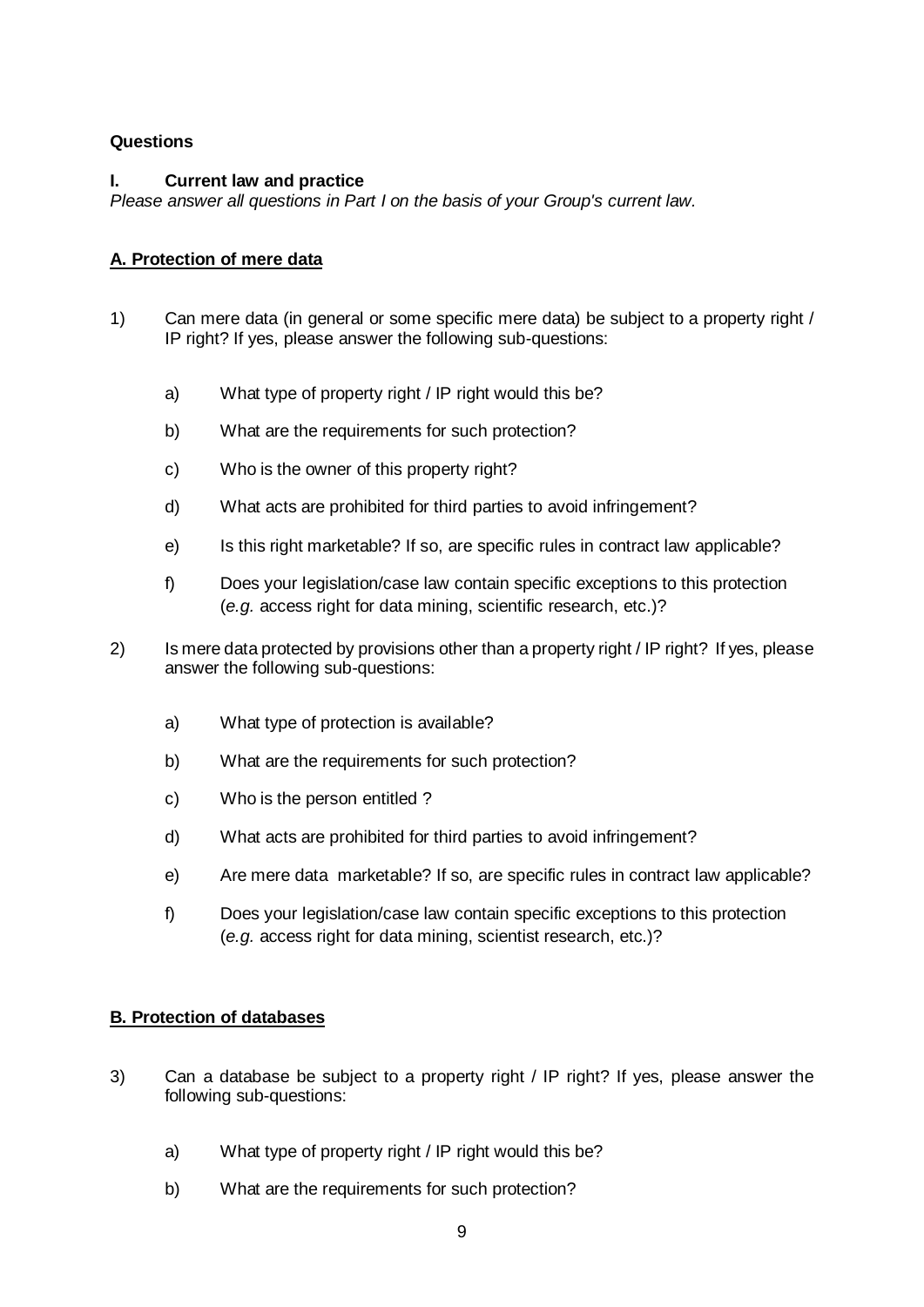- c) Who is the owner of this property right?
- d) What acts are prohibited for third parties to avoid infringement?
- e) Does your legislation/case law contain specific exceptions to this protection (*e.g.* access right for data mining, scientist research, etc.)?
- 4) Are databases protected by any provision other than a property right / IP right? If yes, please answer the following sub-questions:
	- a) What type of protection is available?
	- b) What are the requirements for such protection?
	- c) Who is the person or entity entitled to this protection?
	- d) What acts are prohibited for third parties to avoid infringement?
	- e) Does your legislation/case law contain specific exceptions to this protection (*e.g.* access right for data mining, scientist research, etc.)?

## **C. Public Sector Information (PSI)**

- 5) Does your legislation contain regulation/case law regarding PSI? if YES, please explain.
- 6) Is there a right to access such PSI?

### **D. Health data**

- 7) Does your legislation contain regulation/case law regarding health data? If YES, please explain.
- 8) Is there a right to access such information?

### **II. Policy considerations and proposals for improvements of your Group's current law**

Could any of the following aspects of your Group's current law or practice relating to rights in data be improved? If YES, please explain and answer each of the subquestions.

- 9) Protection of mere data?
	- a) Requirements for such protection(s)?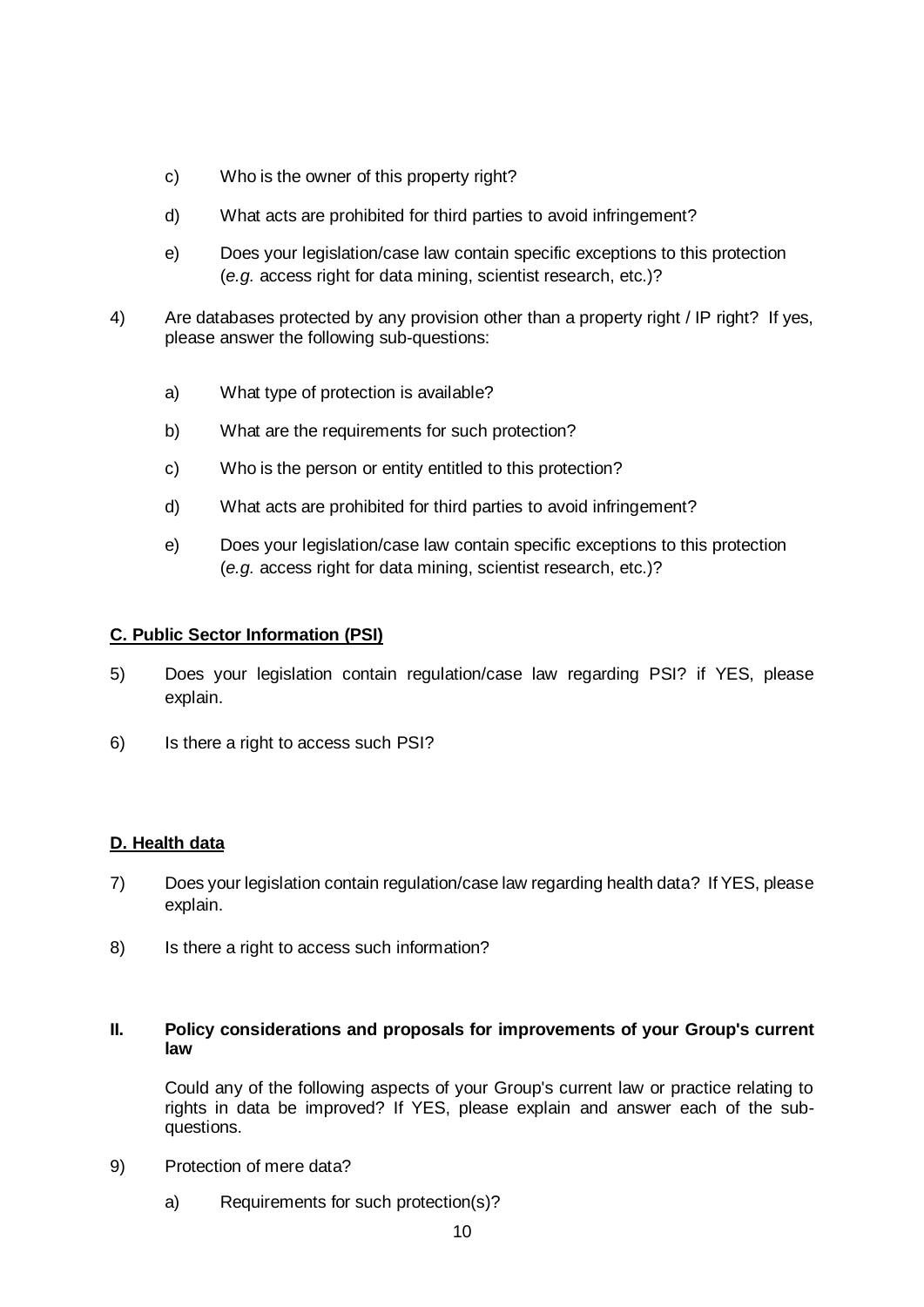- b) Ownership of the right(s)?
- c) Scope of the protection?
- d) Exceptions to this protection?
- 10) Protection of databases?
	- a) Requirements for such protection(s)?
	- b) Ownership of the right(s)?
	- c) Scope of the protection?
	- d) Exceptions to this protection?
- 11) Rules on contract law, *e.g.*, prohibition of contractual override, etc.?
- 12) Are there any other policy considerations and/or proposals for improvement to your Group's current law falling within the scope of this Study Question?

## **III. Proposals for harmonisation**

*Please consult with relevant in-house / industry members of your Group in responding to Part III.*

13) In your opinion, should the protection of mere data and/or database be harmonized? For what reasons?

## *If YES, please respond to the following questions without regard to your Group's current law or practice.*

*Even if NO, please address the following questions to the extent your Group considers your Group's current law or practice could be improved.*

### *Protection of mere data*

- 14) Should mere data be subject to a specific protection, *e.g.* an IP right or other type of right?
- 15) If yes, what should be the requirements for such protection?